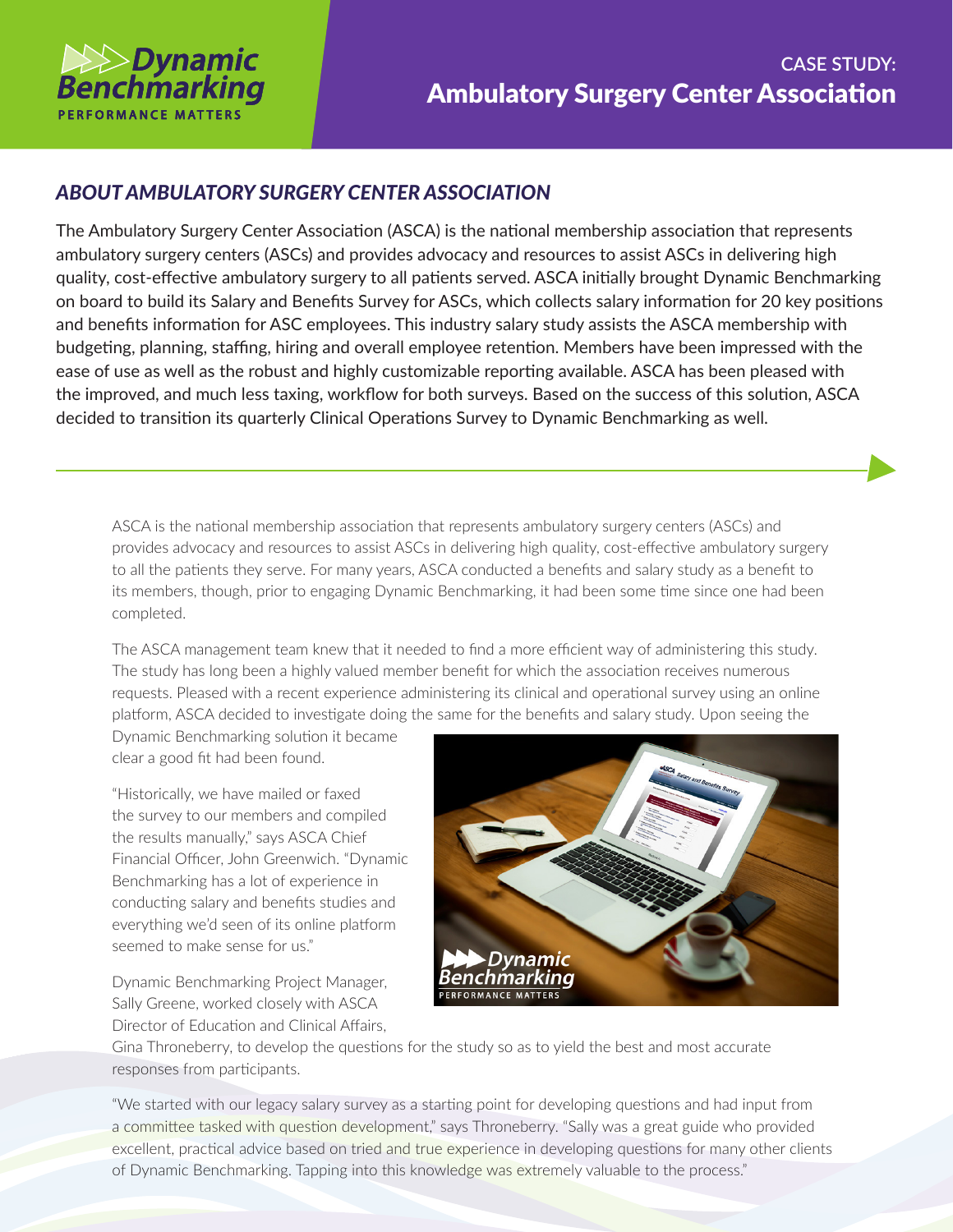Because members are facilities, not individuals, a concern when building the study's user interface was how to avoid the possibility of receiving duplicate data. A single sign-on system was instituted to address this. Additionally, the platform underwent extensive beta testing prior to its release to the entire ASCA member base to ensure users would be comfortable with the new format. Testers rated the study very highly for its ease of use and attractive layout.

On June 1, 2015, the Salary and Benefits Survey for ASCs was officially launched for data collection to the entire member base.



The study collects salary data for 20 key positions and benefits information for all employees, dependents and domestic partners. Resulting reports provide data to inform budgeting and planning, staffing and hiring as well as overall employee retention strategies and tactics.

One of the most commented on features of the Dynamic Benchmarking platform was the dynamic reporting. Customizable filters provide users with meaningful data comparisons instantly and remove the burden of

**"Many of the users of the Clinical and Operational Survey are nurses. They want a system where they can easily interpret the results based on their experience and knowledge base. Dynamic Benchmarking does that. Results are presented in relevant clinical terms that can readily be presented to accreditors, regulatory boards and oversight committees."**

> *Gina Throneberry, Director of Education and Clinical Affairs*

manually compiling reports from the ASCA staff. The dynamic reporting also helped ASCA monitor the quality of the data during the collection process.

"During data collection, we were able to use the filters and reports to monitor data quality," adds Greenwich. "Because of the transparency and accessibility of the data we were able to easily identify outliers and contact participants to help correct data or clarify questions for more accurate responses."

Overall feedback on the salary study platform has been overwhelmingly positive from both members and ASCA staff. ASCA is even using survey data to inform educational programs and increase the value proposition for joining to non-members.

Due to the positive experiences of both ASCA staff and members, ASCA decided to transition its Clinical Operations Survey to the Dynamic Benchmarking platform as well. As part of industry-accepted best practices, most ASCs conduct quarterly reviews of their clinical operations, especially those which hold industry accreditations or answer to regulatory boards or oversight committees. ASCA has provided assistance in collecting and analyzing this data for several years through its Clinical Operations Survey. This quarterly survey was originally conducted using a primarily paper-based, static format and was later moved online, improving the process. After seeing the additional functionality that Dynamic Benchmarking brought